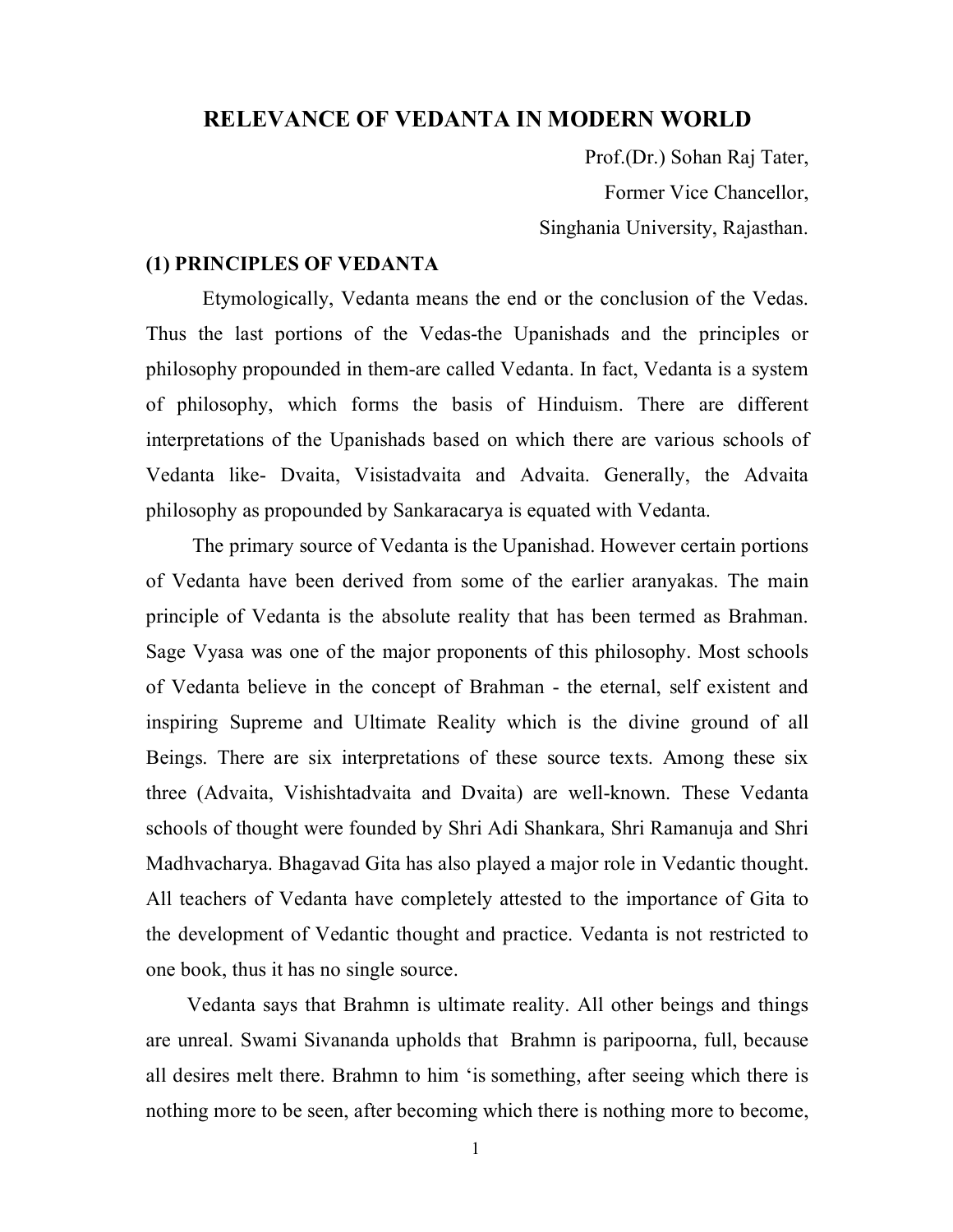after knowing which there remains nothing to be known'. Brahmn is that which is all-pervading, which surrounds us from all sides – around, above and below. It is satchidananda or existence, knowledge and bliss. It is that which has no other. It is without a second, endless, eternal, one and one alone. It is everlasting, the one continuous experience-whole. Brahmn has six attributes: 'jnana (divine wisdom), vairagya (dispassion), aishwarya, power (bala, strength), sri (wealth); and kirti (fame)'.

 Brahmn is swatantra or independent. He has satkama (good desires) and satsankalpa (pure will). Since karmas are jada or insentient, on their own they cannot yield fruits, so it is Brahmn who dispenses fruits of actions of jivas. He is all merciful; quenching the thirst of jivas. He satiates our hunger. He dispenses justice to all. The five activities of God are: srishti (creation), sthiti (preservation), samhara (destruction) tirodhana or tirobhava (veiling) and anugraha (grace). Brahmn is beyond the reach of the senses and mind that is why its existence cannot be proved by scientific experimentation. It is purely a question of faith and refers to the intuitive side of man. However, His existence can be inferred by certain empirical facts or common experiences in daily life.

 He is nitya (eternal), ananta (infinite),and ananda (supreme bliss). He is unchanging amidst changing phenomena. He is permanent amidst the impermanent, and imperishable amidst the perishable. He is what the Gita calls "Jyotishamapi tat jyoti,Light of all lights" He is the Adhisthana or support of the phenomenal world. Brahmn is the sutradhara, string-puller of all bodies of beings. He is the antaryamin, inner ruler of all beings. He is in you and you are in Him. Each of the five primary elements is a manifestation of His qualities.

 Vedanta is as old as the Vedas and is the basis of the various Indian philosophical systems. Although Vedanta had always been a practical scheme of life as well for modern world Swami Vivekananda has given it a new interpretation called Practical Vedanta. Self-enquiry is greatly emphasized in Vedanta, where it is called tvam-pada-sodhana. When one asks the questions,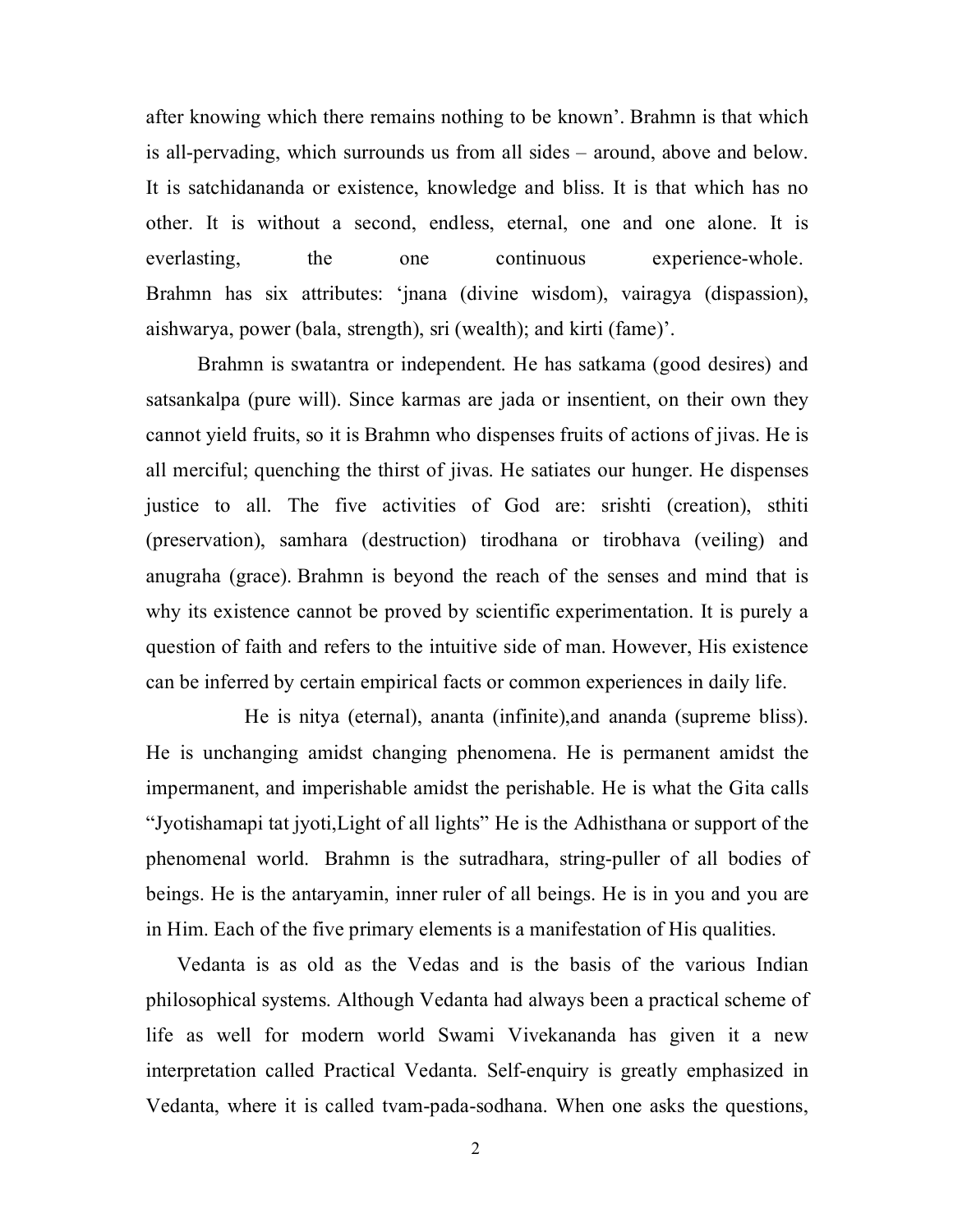Who am I? What is my real nature? And seeks answers to such questions one ultimately realizes one's real pure conscious nature-the Atman free from adjuncts like- body, mind, ego and intellect.

 The best-known and most influential of the schools of Vedanta is that of Shankara (AD 788–820), known as the nondualist or *advaita* Vedanta. Shankara attempted to show that the teaching of the Upanishads was a self-consistent whole. According to Shankara, the ultimate reality is Brahman or the Self, which is pure reality, pure consciousness, and pure bliss. The world has come into being from Brahman and is wholly dependent on it. The criteria of reality are immutability and permanence. Since the world is constantly changing, and since its existence is not absolute but dependent on Brahman, the world is called illusion or maya. Brahman exists as the Absolute, without qualities (*nirguna*), and also exists with qualities (*saguna*) as a personal god, *Ishvara,* who presides over the world of appearance. Shankara divided the Veda into two sections, that dealing with duties and ritual actions (*karmakanda*) and that dealing with knowledge of reality (*jnanakanda*) contained in the Upanishads.

 Spiritual liberation is achieved not by ritual action, which is for those of inferior spiritual capacity, but by eradication of the ignorance (*avidya*) that sees the illusory multiplicity of the world as real, and by attainment of knowledge of the Self. The qualified nondualism or *vishishtadvaita* of Ramanuja (1017–1137) argued against Shankara, holding that Brahman is not devoid of qualities, but rather is the possessor of divine qualities. The world and individual souls are not illusion, but have intrinsic reality, although they are dependent on God. Ramanuja, a worshiper of Vishnu, advocated devotion or bhakti as a means of salvation. The dualist or *dvaita* Vedanta of Madhva (1197–1276) attacked the monistic followers of Shankara and defended a pluralist standpoint. He asserted the permanently separate reality of the world, souls, and God, who is identified with Vishnu. Vedanta in one or the other of its forms has had a pervasive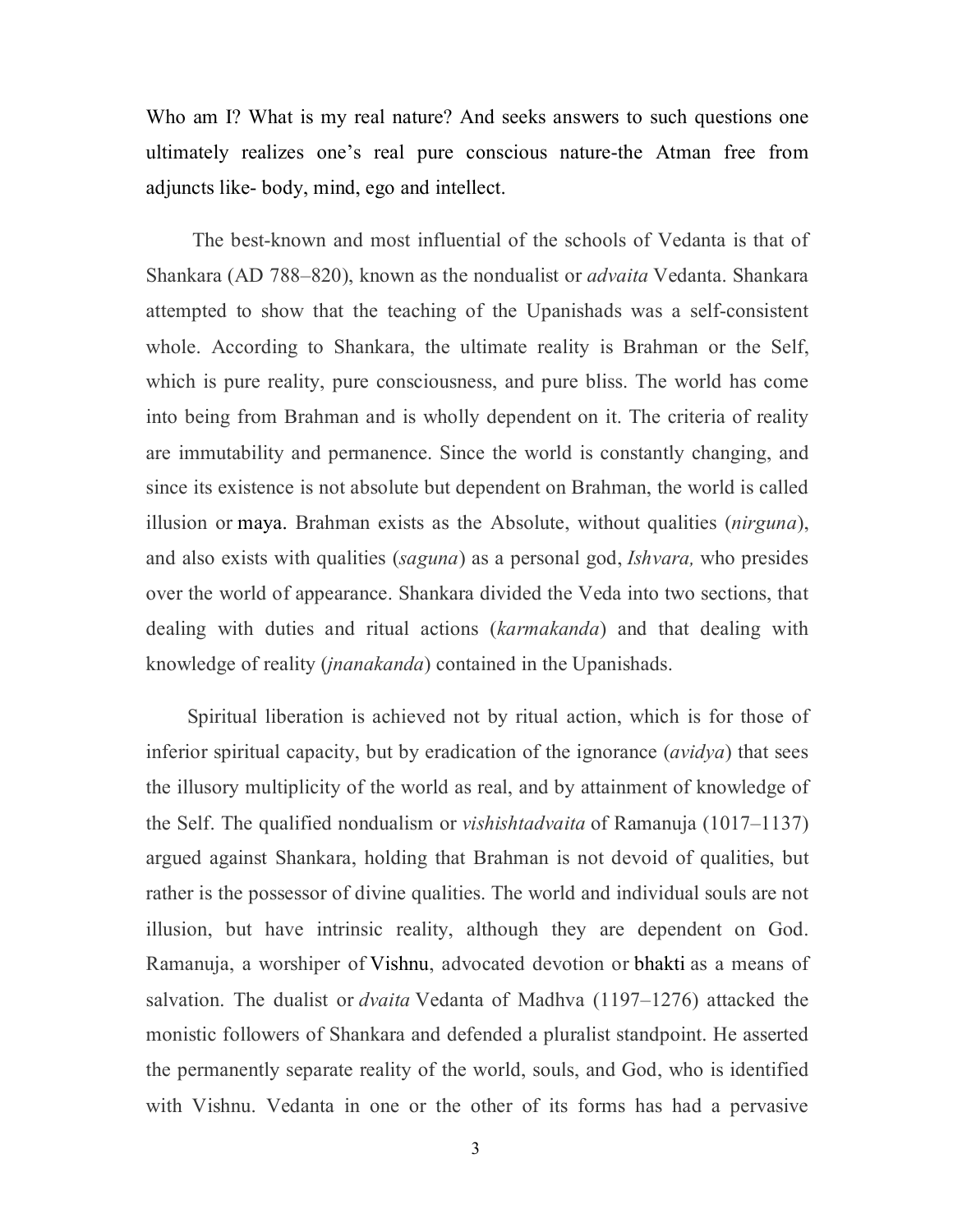influence on the intellectual and religious life of India, and it is still a living tradition. Well-known modern Vedantists include Sarvepalli Radhakrishnan, Swami Vivekananda, and Aurobindo Ghose (Sri Aurobindo).

 Advaitins believe that suffering is due to Maya (also known as Mithya or Vaitathya), and only knowledge (called Jnana) of Brahman can destroy Maya. When Maya is removed, there exists ultimately no difference between the Jiva and Brahman (Isvara). Such a state of bliss when achieved while living is called Jivanmukta. While one is in the pragmatic level, one can worship God in any way and in any form, like Krishna or Ayyappa as he wishes; Adi Shankara himself was a proponent of devotional worship or Bhakti. But Adi Shankara taught that while Vedic sacrifices, puja and devotional worship can lead one in the direction of jnana (true knowledge) they cannot lead one directly to moksha. At best, they can serve as means to obtain moksha via shukla gati.

# (2) **PRESENT SCENARIO OF MODERN WORLD**

 Today the entire modern world is witnessing a horrifying situation because of territorial conflicts, religious fundamentalism, violation of human rights, global terrorism, environmental and ecological imbalances, global warming, economic disparity etc. We are aware of the fact that, in spite of mind-boggling scientific and technological advancements along with astonishing materialistic developments, the world is passing through a very crucial phase of uncertainty and fear complex arising out of violence, terrorism and variety of conflicts. **Well known scientists, thinkers, philosophers, educationists, academicians, spiritual leaders and socially committed people are feeling urgent necessity of establishing culture of peace throughout the Globe.** Now the time has come to follow the words of the great noble son of India Swami Vivekananda, "Arise, awake and stop not till the goal is achieved". Our aim is to bring this statement into reality and to rotate the wheels of change to make the movement of establishing "culture of peace" more proactive.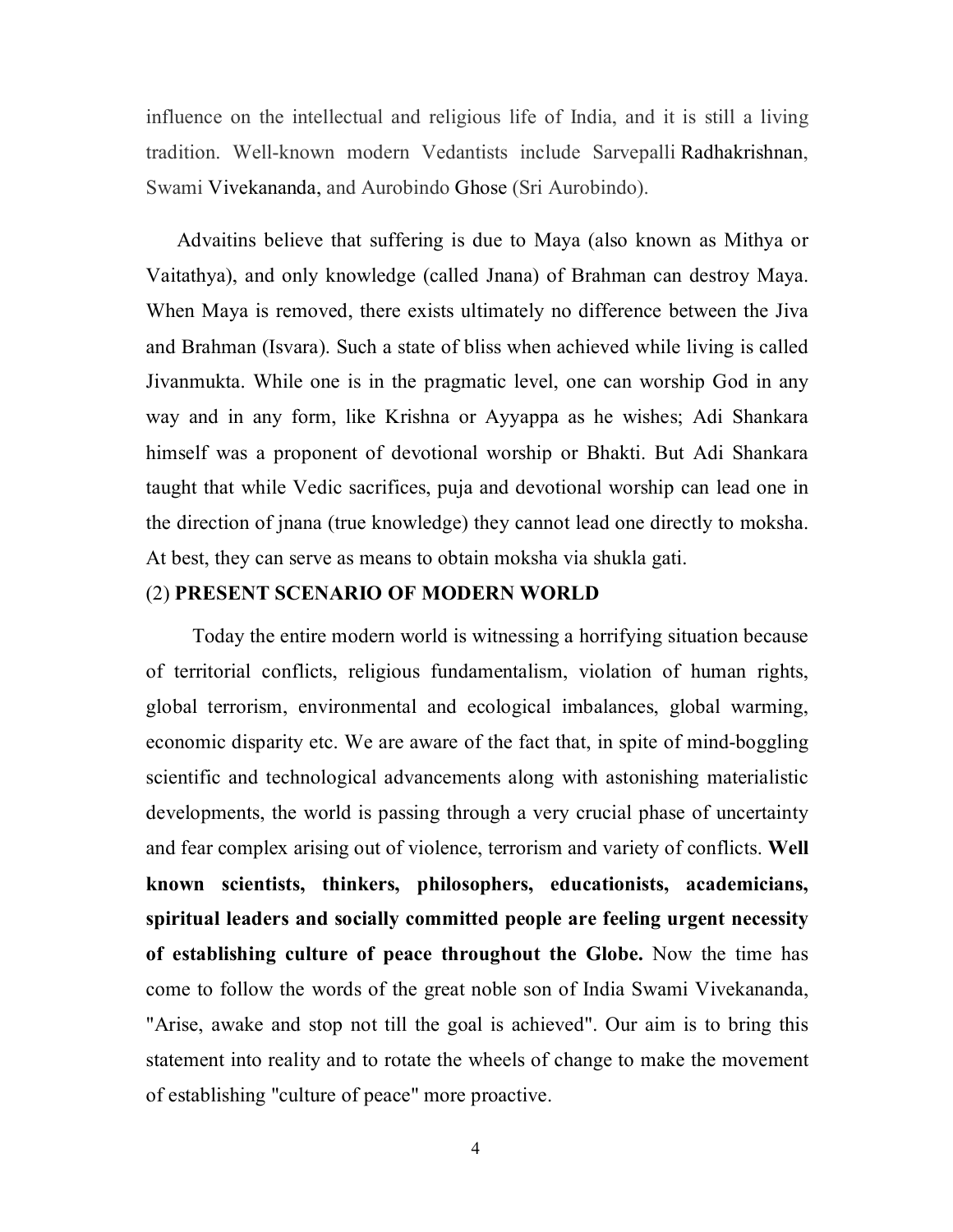We are not living in isolated compartments, the modern world has become one family. In a society plagued with domestic and communal violence, we need to globalize wisdom. Though we have advanced technologically, we have cared very little for the emotional and spiritual needs of people. A sense of belongingness with the whole modern world-rising above the narrow considerations of colour, culture or back ground, is the need of the hour. We need to look back and learn from the mistakes of the past, we need to understand what is lacking in society and how we can nurture the human values without which his earth cannot be sustained.

 At the outset we have to acknowledge that the man of today is living in a modern world, which is much more complex than that of an ancient or mediaeval man. Independence among nations has increased; and this has brought an ever widening and deepening impact on the economic, intellectual and social conditions of our existence. The scientific advancement has made countries one another's neighbours. Divergent races, divergent cultures and divergent outlooks have come in close relations. Jaina ethics has both the eyes of the individual as well as the social betterment. Social dependence cannot rob the individual of his freedom to achieve his spiritual individuality. Thus the true view recognizes that the individual and society influence each other. The individual moulds and is moulded by society.

 As we know that the entire modern world is passing through a tense and chaotic stage, never before noted in the history of human civilization. Conflicts, clashes, violence, bloodshed and massacre have become the order of the day, practically in all parts of the modern world. In spite of mind-boggling scientific and industrial developments like nano-technology, artificial intelligence, space research etc., the situation is worsening day by day. Even though the present scientific innovations and technological advancements have converted this modern world of ours into a global village on the face of it, but the hearts and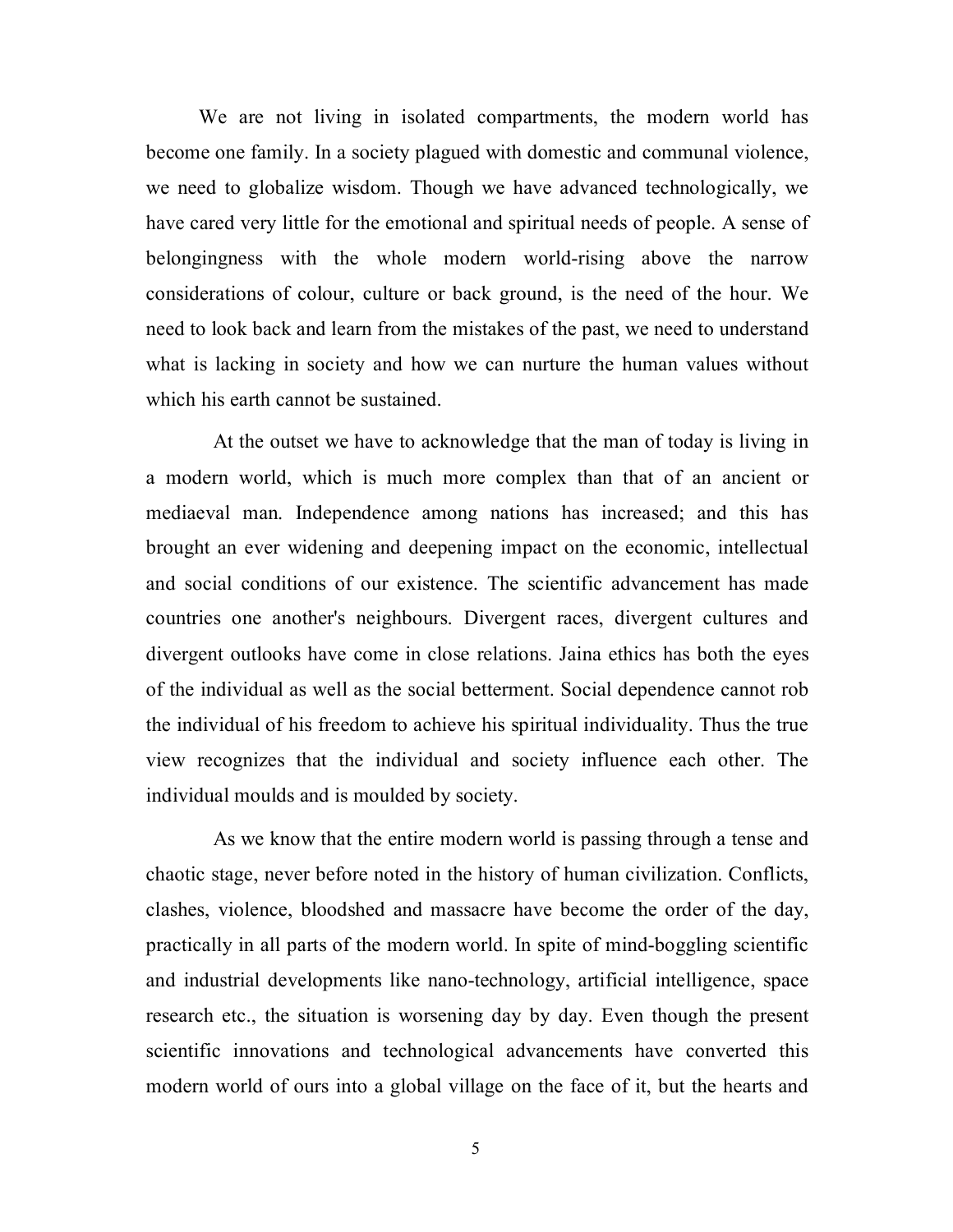minds have drifted far apart with deep differences being created between man and man, one nation and the other, one religion and the other and between different sexes, races and castes. If we don't take urgent action for promoting the culture of peace, it will be too late; there is imminent threat to the human life and mother nature.

 Long after this another Nobel physicist, Paul Dirac, followed Einstein. He said not only this is a kind of energy but the whole modern universe is a field of energy. What I call this tape recorder is a kind of energy field. Every electron, which we call as matter, is a kind of energy field. Everything in the modern world is a field of energy. You are a field of energy, the fan moving here is a field of energy, the electrons inside are fields of energy. The whole modern worlds, I am using the word, worlds the visible world of ours and the invisible world which is beyond our sight are only different fields of energy. And these fields of energy are clashing with other fields of energy. The whole universe is an ocean of energy, Praanastvam.

 Upanishadic rishis understood it by meditation 4000 years earlier and said the final truth of existence is a field of energy and Einstein took off exactly these sentences and quoted every thing and says in the ultimate analysis there is not field of energy and matter. There is no matter at all. It is only field. Field, field, field. The whole universe is an ocean of energy.

## **(3) RELEVANCE OF VEDANTA IN MODERN WORLD**

 Vedanta's main contribution to humanity has been its catholicity of outlook, spirit of tolerance and its quest for inner freedom that defies imposition of any limit of race, colours, creed, etc. Swami Vivekananda, a sage well – known throughout the world for his practical wisdom, envisioned Vedanta as a teaching that would save the modern world from imminent spiritual death. Teachings of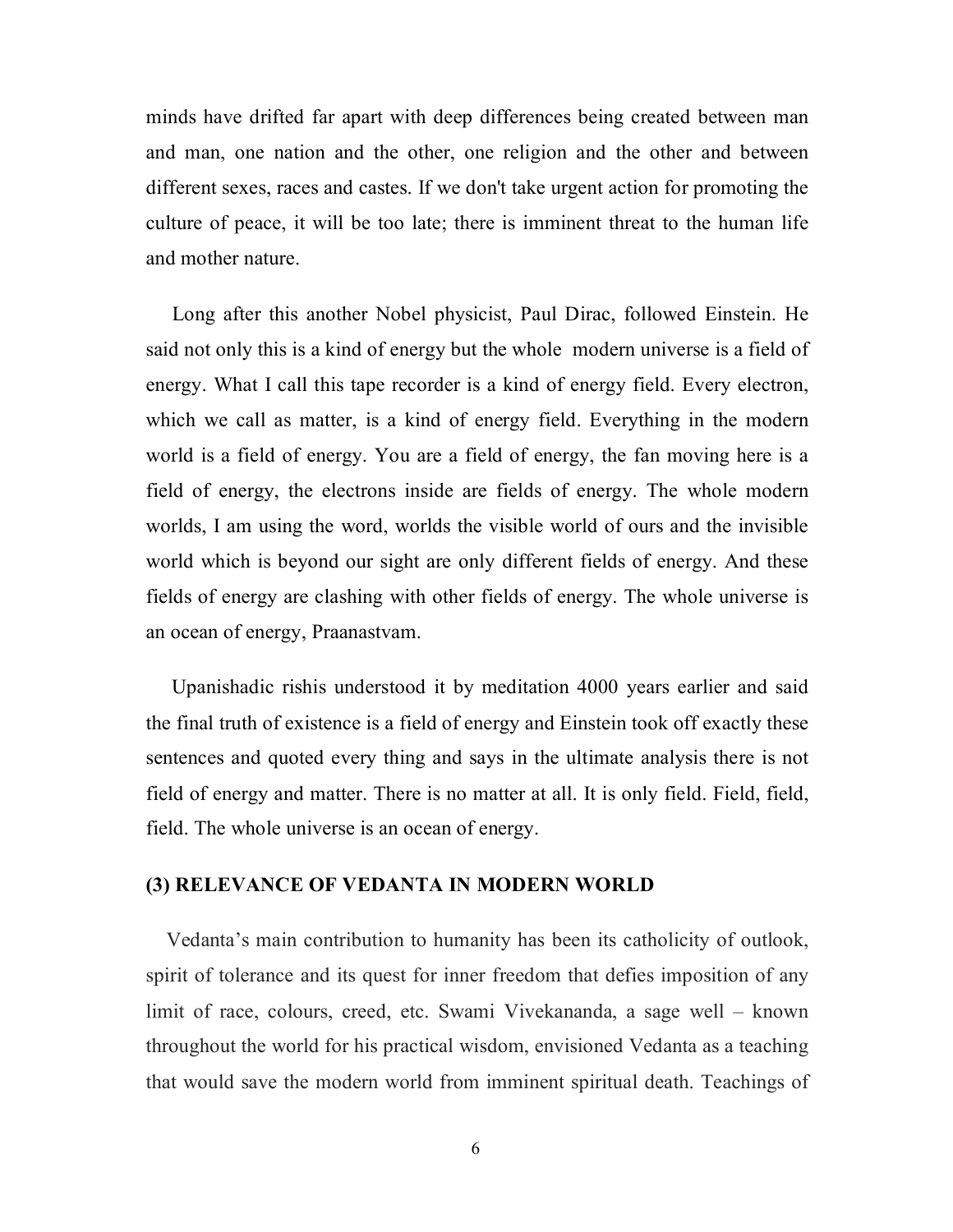Vedanta remind the modern man in distress that unless he accepts and realizes spirituality as the core dimension of his personality, he won't be able to live a peaceful life in spite of his tremendous material progress. For Dharma, the moral force that can hold society together is possible only in an atmosphere of "toned down materialism" and assertion of the Spirit. It is futile to try to find peace outside if we have not found it inside.

 Swami Vivekananda asserts that "Spiritual knowledge is the only thing that can destroy our miseries forever; any other knowledge satisfies wants only for a time. It is only with the knowledge of the spirit that the faculty of want is annihilated. . . ." In the present age, the modern world has been united on the material plane by western technology. But this western skill has not only 'annihilated distance,' it has armed the peoples of the modern world with weapons of devastating power at a time when they have been brought to pointblank range of each other without yet having learnt to know and love each other. At this supremely dangerous moment in human history, the only way of salvation for mankind is an Indian way.

 Today we need to follow the footsteps of Swami Vivekananda, one of whose missions was to remove the cults from the oft-projected picture of Hinduism and give an invigorating message of Vedanta to both the East and the West Modern World. **When our religion is thus made comprehensible to the man of modern world, when the practices incompatible with Vedanta are purged, when our education is spiritualized through de-secularization, when our nation gets united by the application of Vedanta, only then will Hindus be able to impress the Modern world outside.** Only then can our Acaryas deliver what is expected of them – showing how to have the correct attitude to solve modern and ultra-modern problems: pollution, population explosion, escalating terrorism, ecological imbalance, unprecedented pauperization of man, 'genetic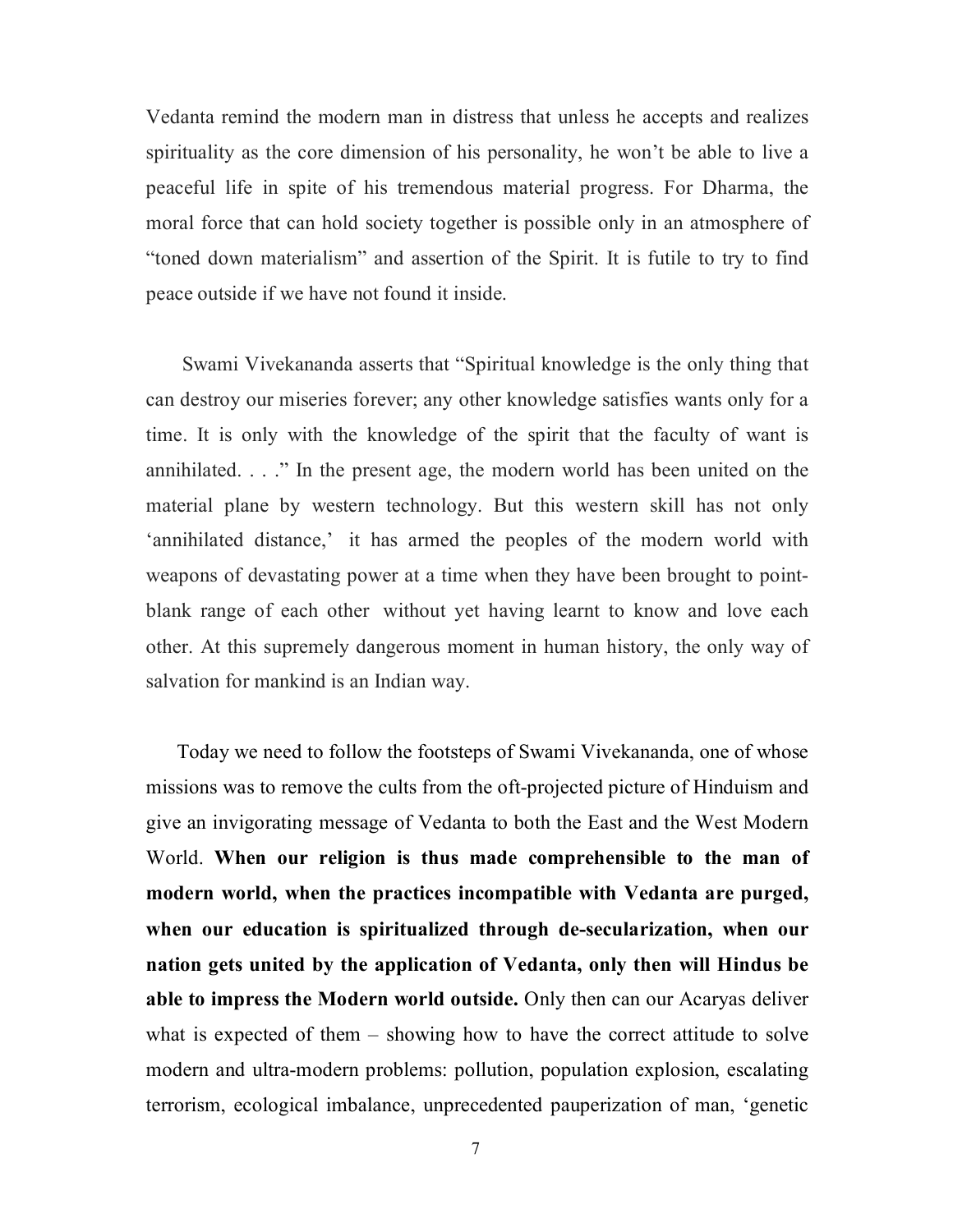bomb' etc. Only then the song of the Puranic ballad will have significance today : The residents of the celestial sphere sing, and the theme of their song is the following: 'Blessed are those that live in the territory of 'Bharata.' Let us, by our act and deed, justify our love for 'Bharata' which may mean rata, or addicted, to bha, or enlightenment.

 The simple truth is that every one of us belongs to this modern universe and the modern universe belongs to us. The all human beings are small part of this great modern universe. Then why this disunity, why this mutual hatred. Why this mutual suspicion? According to Vedic philosophy, "God conveyed his message through his messengers that we are all his own creation. Does this message not enjoin us to live in unity, peace and harmony? We all are equal in his eyes. Why should we then create differences and manipulate things to act against God's design? The time has arrived when we should come close to each other for realizing the one modern world dream.

 For example, take the burning question of ecology, which has been increasingly agonizing our minds for the last 30 years. What clue does the ancient wisdom of Vedanta offer us to solve this ? Vedanta will simply point out that man needs a change of attitude first, by shedding the belief that he a right to use or misuse nature as he chooses in the pursuit of his happiness; and that this change is best brought about by accepting the Vedantic epigram: Thou art That! Man is inseparable from nature and whatever man inflicts on nature he inflicts on himself.

 Peace and harmony in the modern world will come through brotherhood and love. With true enlightenment a person rises above the level of boundaries of race, religion, language or nation. Unless our mental horizon and perception is broad we cannot achieve success in life. Due to our ignorance we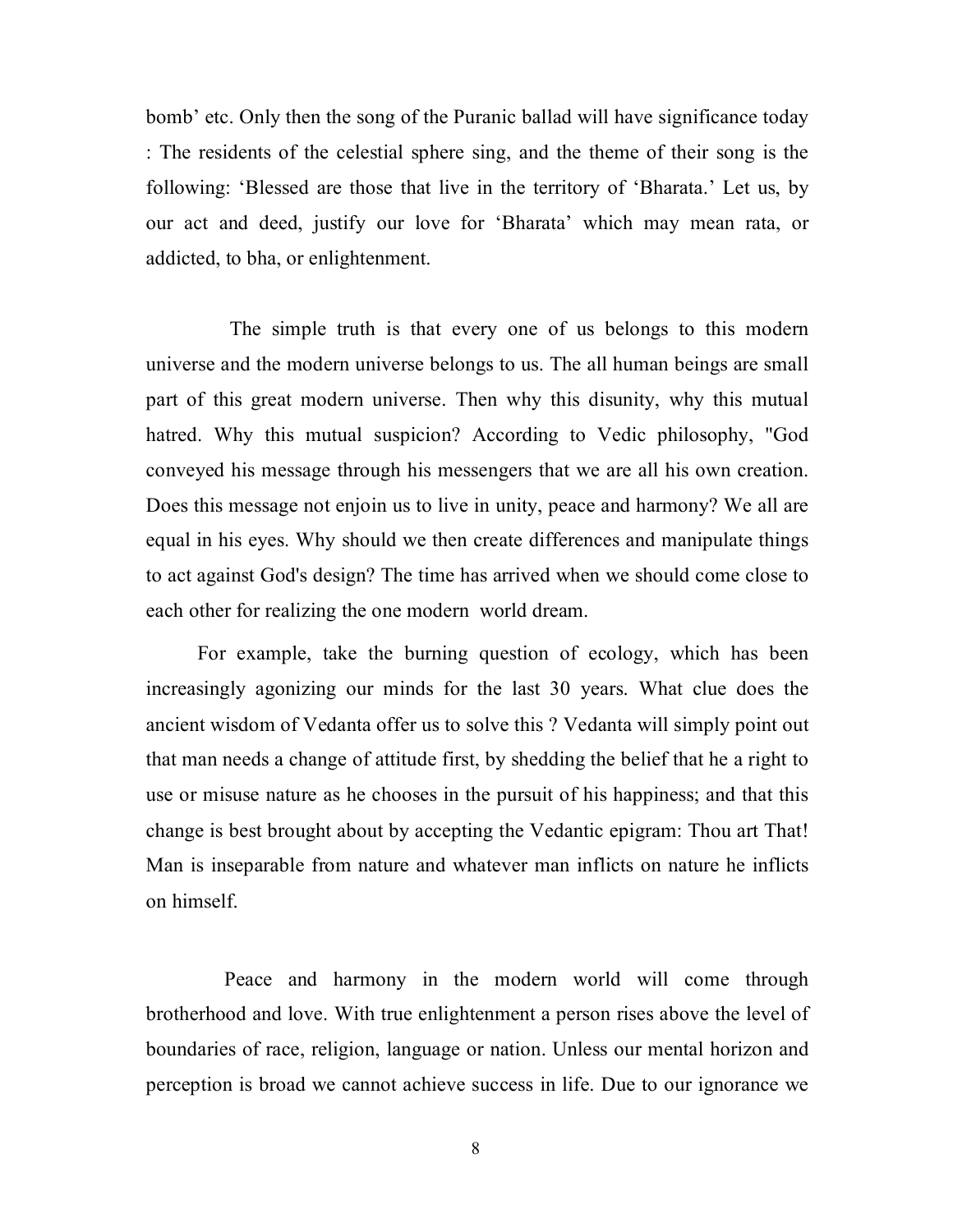are trying to establish the superiority of our own race and religion. The cause of modern world dangerous situation is the ignorance of mankind . It is by understanding the spirit of **"Vasudhaiva Kutumbakam"** that world peace can be ushered in this modern world. Today the modern world is on the verge of total destruction. Every country in the world, in the name of peace and self defence, has accumulated weapons of mass destruction. But through such weapons peace cannot come in this modern world. In this dangerous situation respect for all religions and **"Vasudhaiva Kutumbakam"** can usher peace in this modern world.

 All of us have forgotten our ethos, culture, concepts of morality and ethics and the good traditions. The time tested human values and spirit is missing. The unfortunate part is that this is taking place in spite of a well deviced education system. The values of bygone era, which helped this planet earth to sustain over the ages, are missing. Once the value system is missing, then there is no difference between the human beings and the other creatures. It is highly desirable to change the mindsets of the people so as to inculcate the time tested human values.

We are about to enter a new modern era, which will see the dawn of a new divine civilization on earth. Let us now try not to divide the people into smaller sects or sections but unite them to accept one religion, one God and one humanity. Remember, we are an integral part of God. All religions emphasize moral and spiritual values of love, mercy, compassion, forgiveness and good conduct.

### **(4) CONCLUSION**

The basic teachings of all religions are same. Prophets of all religions have stressed upon the need of knowing and realizing God by following his teachings. Vedas say, for wise people, the entire humanity is but one family. Ramayana preaches God is present in all human beings. **The Gita teaches, "Be**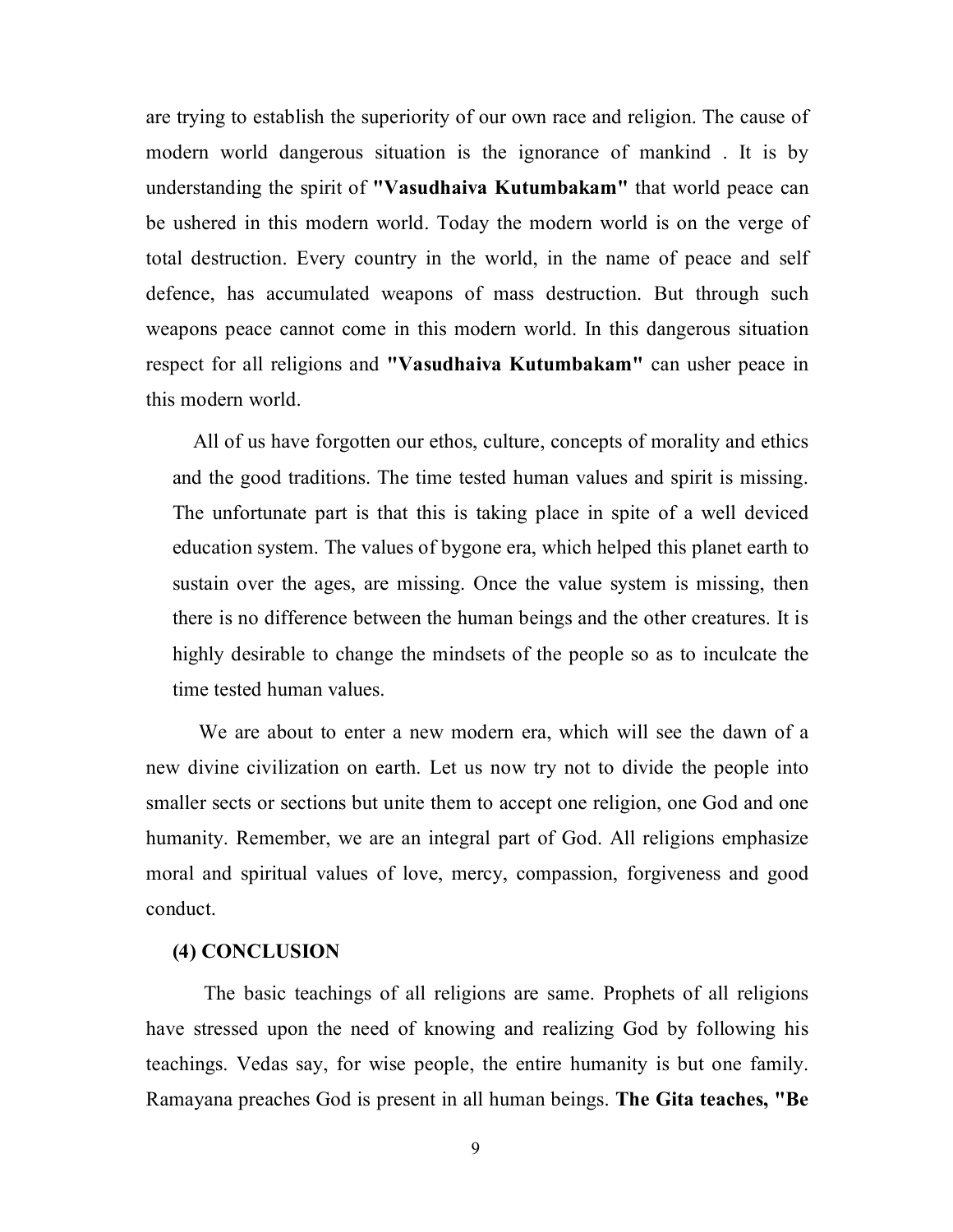**involved in the good of all humanity". According to Jainism "Do not indulge mind, body and speech in the evil of all other creatures." According to Islam, " O God! give prosperity to all humanity."** According to Guru Granth Saheb, "All humanity has sprung from light of one source i.e. God. Who is big, who is small? i.e. all are equal. Bible teaches, "Love thy neighbor and the world is but family. All religions give the same divine message of unity of God. All schools should, therefore, teach children to follow the teaching of all prophets. **From the first day in school, a child should learn that God is one, religion is one, humanity is one.**

There are countless persons or organizations in the modern world who advocate modern world peace and world unity. Our forefathers were great visionaries for advocating modern world peace and world unity. Therefore, they incorporated article 51 in the constitution of India to enjoin the Government to work for the unity of mankind in the spirit of our ancient belief of **Vasudhaiva Kutumbakam.** Taking a clue from this article of the constitution of India we should try to build a global opinion for formation of a Modern World Parliament and Modern World Government, so that the entire modern world become one country and the mankind its citizens. All wars will come to an end when the modern World Government is framed. The existing stockpile of nuclear weapons will be destroyed by the Modern World Government thus formed. A new modern era of everlasting peace will then prevail on earth, ushering in a new civilization. Come, let us all join in this Modern World Government movement. Humanity will forever remember India for bequeathing to it the ideal of **Vasudhiva Kutumbakam**.

National and international activities of a country should be guided by the principle of non-violence and *Anekanta*. In order that country may function properly without encroaching upon the inherent spiritual nature of man, it must identify itself with *samyagdarasana, samyaggyana* and *samyag chritra*. The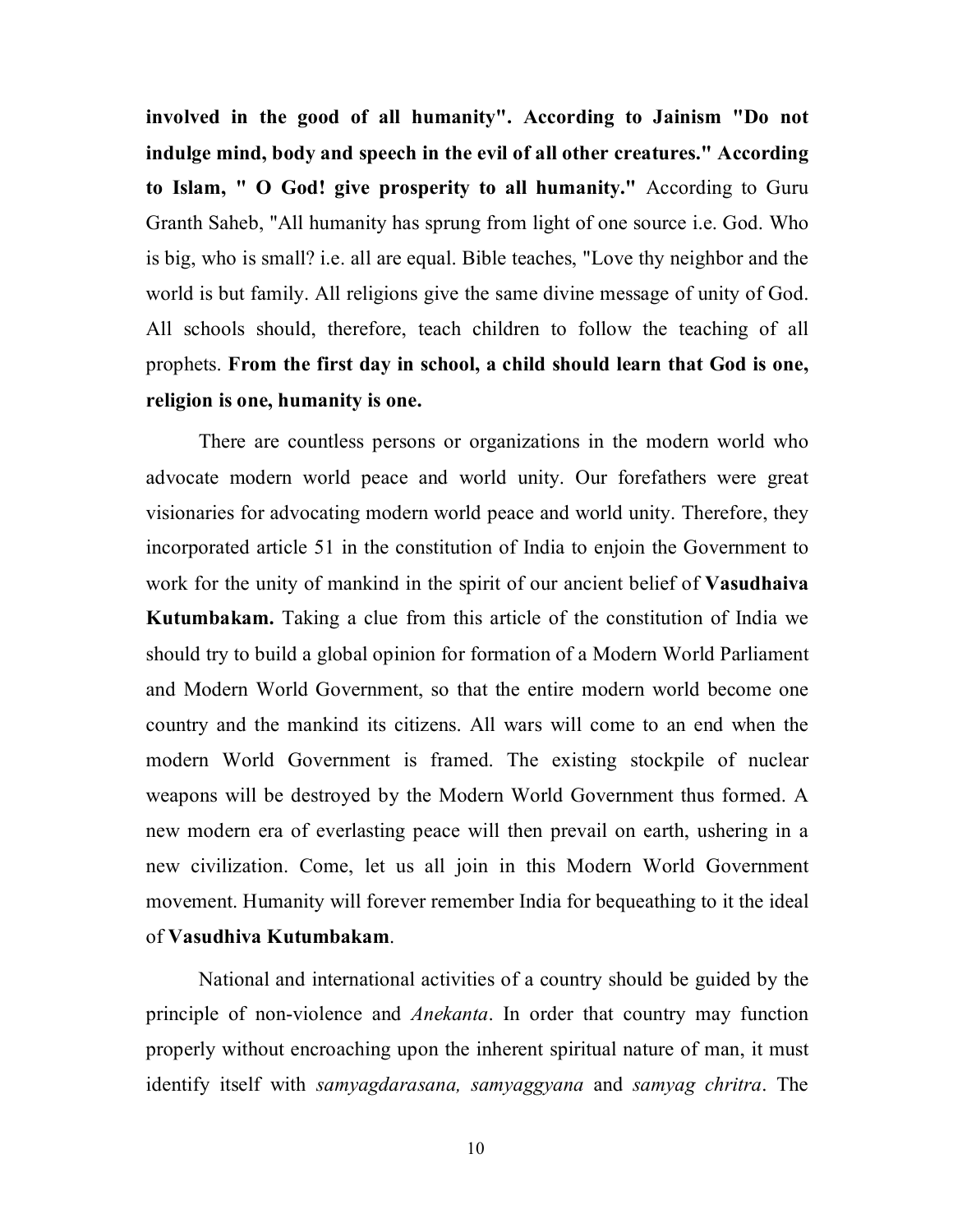policy of the country must exhibit unflinching faith in, and tenacious adherence to the principle of non-violence. This will crown the country with *samyagdarsana* which will ispo facto bring enlightment to it, and result will be the emergence of *samyaggyna*. In other words, the adoption and assimilation of *Anekanta* is *samyaggyna*. The resolute and astuto application of the policy of non-violence and *Anekanta* in the national and international spheres for solving all sorts of problems will credit the country with *samyagchritra*. The passions of fear, hatred towards any other country, the passions of deception, greed to expand its territory and to usurp other country's wealth and freedom, the passions of pride of wealth, power, achievement and heritage–all these should be banished from the country, because they are corruptive of the veritable spirit of progress. **On the positive side, the country should pursue the discipline which flows from** *samyagdarsana, samyaggyna* **and** *samyagchritra***.**

 **Every creature of globe wants to live and no body likes to die. Therefore no one has any right to destroy or harm any other living being. Jain ethics believes non-violence means universal truth. There is only one caste namely manhood.** Jainism teaches us "Attainment of total freedom from the cycle of birth, life, pain, misery, death and achieving the blissful state of one's pure self, unity, tolerance, non-violence, truthfulness, chastity, complete detachment from people, places and material things. Lord Mahavira's teachings are to highlight the importance of practicing unity, non-violence and giving up anger, egoism, deception, greed and similar vices to be able to attain salvation.

**Renouncing selfish desire is the highest state of renunciation. When such divine state is achieved, one dedicates oneself to the service of mankind.** Only a selfless person is worthy of leading the mankind. A selfless person belongs to no particular nation, religion or culture. Such a selfless person is a citizen of the modern world. Let us follow selfless person for achieving one world dream. Culture of peace in the world can be achieved and maintained by renouncing negative ideas of anger, pride, hypocrisy and greed. Propagate